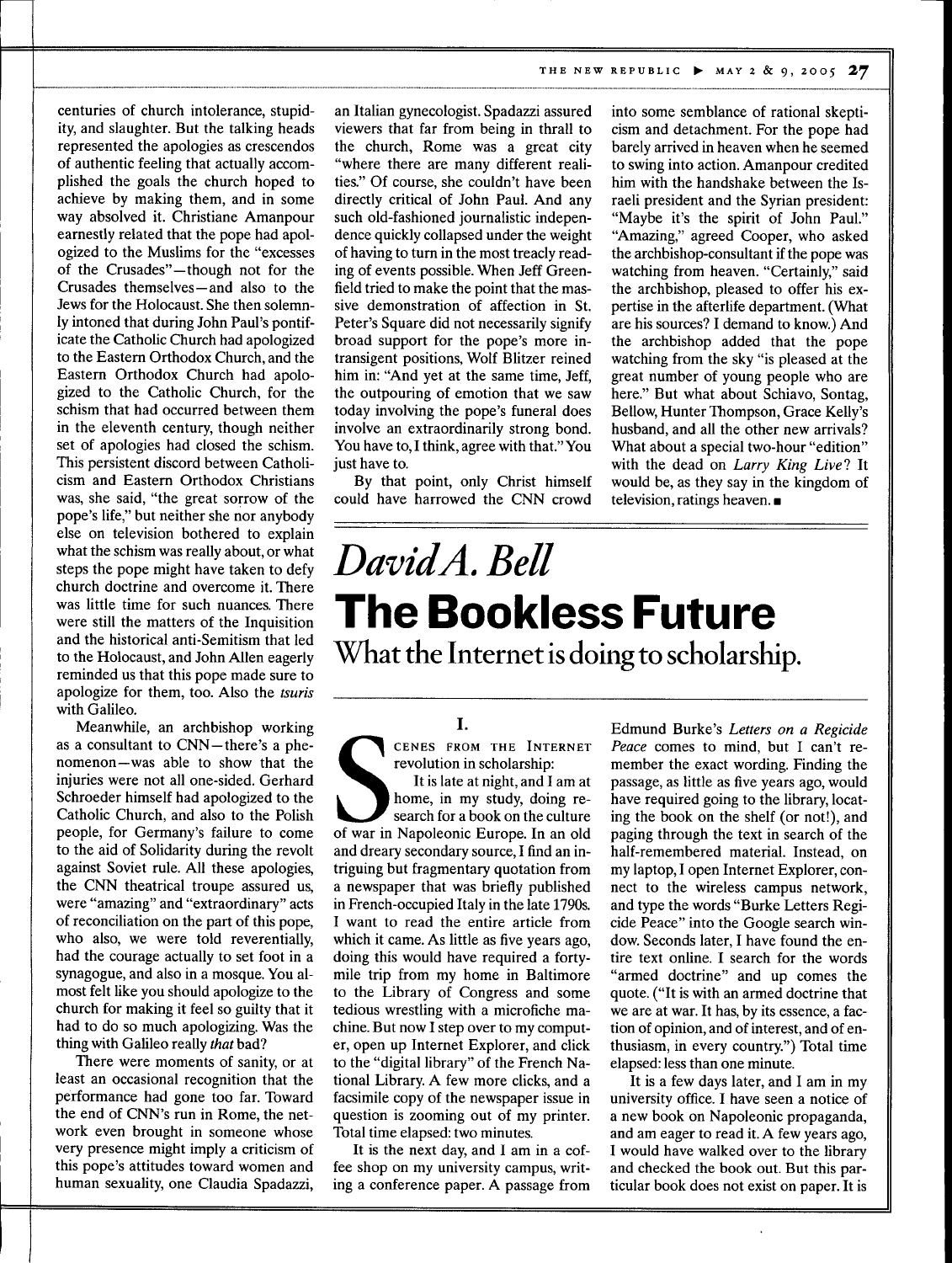an "e-book," published on the Internet only. A few clicks, and the text duly appears on my computer screen. I start reading, but while the book is wellwritten and informative, I find it remarkably hard to concentrate. I scroll back and forth, search for keywords, and interrupt myself even more often than usual to refill my coffee cup, check my e-mail, check the news, re-arrange files in my desk drawer. Eventually I get through the book, and am glad to have done so. But a week later I find it remarkably hard to remember what I have read.

S THESE SCENES SUGGEST, IN<br>the past few years the world of<br>scholarship in the humanities<br>and social sciences has been<br>astonishingly transformed by the new s THESE SCENES SUGGEST, IN the past few years the world of scholarship in the humanities and social sciences has been information technology. Above all, it has been transformed by the amount of source material now available online some of it by paid subscription, but much of it there for the taking by anyone with an Internet connection. Google made news in December with its ambitious plan to digitize the entire collections of several major research libraries (or at least the proportion that is in the public domain)—but to a much larger extent than the journalists who covered the story realized, the future that Google promises is already here. As I sit writing these words on my front porch, I can call up, in a matter of seconds, the sort of riches once found only in a handful of major research institutions: every issue ever printed of *The New York Times;* tens of thousands of classic and not-so-classic works of literature; a large majority of the books published in English before 1800; a million pages' worth of French Revolutionary pamphlets and newspapers; every issue of virtually every major American newspaper and magazine going back a decade or more; every page of most major American academic journals going back half a century; most major encyclopedias and dictionaries; all the major works of Western painters and sculptors. And much more is coming. Some of this material will remain available only in facsimile form. Much of it, though, is already entirely searchable. Name your keyword, and the Internet delivers the citations to you with the force of a fire hose in the face.

So far, most scholars have seen this transformation as a blessing—particularly those who do not have access to large, privileged research libraries. Indeed, its

democratizing effects cannot be overestimated. Ten years ago, a historian whom I know took a job at the University of South Dakota. The entire library collection in her field ran little more than the length of her arm on the shelf, making real work on the subject effectively impossible, and she soon left. Today, a scholar in South Dakota, or Shanghai, or Albania—anywhere on earth with an Internet connection—has a research library at her fingertips, even without access to the "subscription-only" content that makes up a large share of the holdings. The only protest I have seen against this democratization of information has come from Jean-Noël Jeanneney, director of France's National Library. In a February op-ed piece in *Le Monde* that will long stand as a classic of unintentional Gallic self-parody, he complained that the Google project, by drawing principally on American libraries, would reinforce America's "crushing domination" of online information—no matter that the project will vastly expand the number of French books available as well, and that nothing is stopping France from engaging in a similar project of its own.

UT THE INTERNET REVOLUTION<br>
is soon likely to become much<br>
more controversial, and for a<br>
simple reason: scholarship is<br>
fast moving toward a bookless future. UT THE INTERNET REVOLUTION is soon likely to become much more controversial, and for a simple reason: scholarship is Physical books are expensive to produce, and they are easily damaged or stolen. Shelf space costs money to build. Shelving and re-shelving books costs more. Stacks have to be kept at the appropriate temperature and humidity; they need to be lit, cleaned, inspected, and insured. Why, it is already being asked, should universities pay large sums to preserve and circulate physical books if copies exist online? Just as physical card catalogues have been stored away or even destroyed, replaced by electronic ones, so physical books are likely to follow. Libraries, in turn, are likely to turn increasingly into virtual informationretrieval centers, possibly located thousands of miles from the readers they serve. They already largely serve this function in the physical sciences, where the revolution in question took place much earlier, and without much protest.

Writers such as Nicholson Baker, who eloquently objected to the disappearance of the physical card catalogues, are likely to greet this much larger change with despairing howls of anger. They will defend the physical book as an irreplaceable treasure, dwelling in covetous detail on every aspect of it: the paper, the typefaces, the binding. They will talk about its tactile pleasures, about the inimitable scent of dusty vellum and leather, and compare these things to the unnatural, unpleasant, uncomfortable experience of reading on a screen. They wiU cite the famous line of Borges: "I have always imagined that Paradise will be a kind of library." They will call the transformation another victory of soulless barbarism over true culture.

But this stance, for all its obvious aesthetic attractions, is far too sentimental, and too easy. Not only is the advent of bookless or Jargely bookless libraries too large and powerful a change to be held back, it also offers too many real advantages for it to be considered a tragedy. Its democratizing potential, to begin with, counts for a great deal. Making vast libraries of learning available at no cost to anyone with an Internet connection is surely more important than preserving the rarefied pleasures of physical research libraries for those lucky or privileged enough to have easy access to them. The Internet also promises to make new forms of scholarship possible: new forms of research predicated on the rapid and efficient searching of vast databases, new hypertextual methods of presenting the results, and new means of ensuring their accuracy. Moreover, there are also ways—technological ways—of minimizing the aesthetic price to be paid.

What really matters, particularly at this early stage, is not to damn or to praise the eclipse of the paper book or the digital complication of its future, but to ensure that it happens in the right way, and to minimize the risks. For the risks are certainly real, and they go well beyond the disappearance of a particular physical object. The Internet revolution is changing not only what scholars read, but also how they read—and if my own experience is any guide, it can easily make them into worse readers. Technological innovation can help to address this problem, and it is already beginning to do so. But it is not yet receiving the support it needs, from either the publishing or the electronics industry.

#### **II.**

 $\begin{bmatrix} \mathbf{r} \\ \mathbf{r} \\ \mathbf{r} \\ \mathbf{r} \\ \mathbf{r} \end{bmatrix}$ ow IS THE INTERNET CHANGing the experience of reading? Consider the e-book that I found so hard to get through.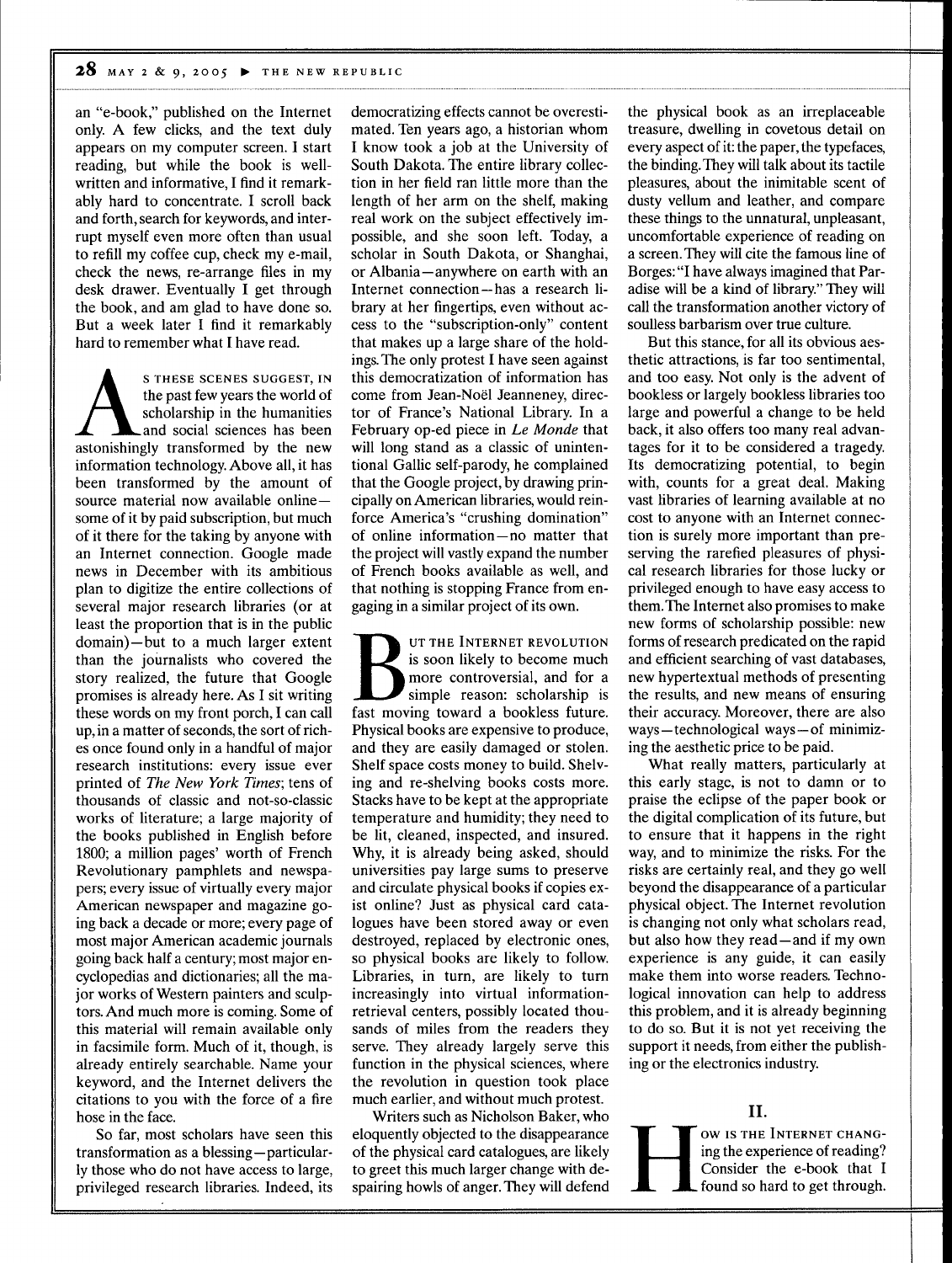Its title is *The Genesis of Napoleonic Propaganda, 1796-1799*, and in most ways it is a typical well-researched academic monograph. Fifteen years ago, its author, Wayne Hanley, would have easily found a university press willing to publish it as a sturdy hardcover volume with a print run of five hundred or a thousand copies.

But today specialized books of this sort are a distinctly endangered species. Their main purchasers—university libraries—have far less money to spend on these items than they once did. Computerized catalogues, subscription content, hugely expensive scientific journals, exploding storage costs: all these demands are putting tremendous pressure on budgets that are often already flat or declining. In response, libraries have cut back purchases or have started to form consortia with their neighbors, so that now only one research library in a given region may buy a particular book. As a result, specialized academic titles often sell as few as two hundred copies, and university presses lose an average of more than \$10,000 on each. The presses have cut back in turn, particularly in the more arcane precincts of scholarship. They are also passing the cost pressures on to those authors they do accept; it is becoming routine in some fields for university presses to demand subsidies of \$5,000 or more to publish a book, and to insist on strict limits on length. In some fields, the printed academic monograph seems dangerously close to extinction.

As scholars started to grapple with these problems several years ago, they concentrated, not surprisingly, on the immediate professional consequences: what happens to "publish or perish" if publishing becomes impossible? The obvious solution was to move specialized scholarship onto the Internet, but this presented its own set of professional problems. Today, anyone with a website is a "publisher." I have published several particularly specialized pieces of scholarship on my own website, for the sake of convenience. But this sort of "publishing" eliminates the peer reviewing that gives printed monographs the stamp of approval from the academic establishment, not to mention professional editing. Few scholars without tenure have the luxury to do it.

Just when these problems started to seem acute, Robert Darnton, a professor of history at Princeton, appeared on the scene with a suggestion. Darnton is a founding father of the field known as "the history of the book." (He was also

my dissertation adviser.) Serving as president of the American Historical Association in 1999, he saw the chance not simply to write history, but to make it. He proposed creating a new book award, called the Gutenberg-e Prize, in fields of history where the publishing crisis had grown particularly acute. The winners, instead of the usual certificate and check, would instead get their manuscripts "published" online. Columbia University Press came on board as a sponsor, and to provide editing support. The result has been a "book series" well-produced and prestigious enough to convince the most demanding tenure committee.

ND DARNTON HAD EVEN GREAT-<br>er ambitions. As he pointed<br>out in a series of articles,<br>much more than simple "books on a ND DARNTON HAD EVEN GREATer ambitions. As he pointed out in a series of articles, electronic monographs can be screen." He envisioned scholarship as hypertext, with "books" that would operate on several layers: a top layer of argument, from which readers could click down to a lower level of more detailed substantiation, and, below that, to further levels of raw evidence. Darnton himself provided an example in an impressive experimental article titled "An Early Information Society: News and the Media in Eighteenth-Century Paris," about the circulation of "seditious" information under the Old Regime. Published online (at www. *indiana.edu/~ahr/darnton),* it contains a thirty-five-page text, illustrations, maps, a score of transcribed police reports, and twelve music files of seditious songs. An early modem society in the midst of one communications revolution (most notably, the rise of the newspaper) had come under study by a scholar using the experimental methods of another.

Internet publication can also improve scholarship in another way: by allowing for easy correction of mistakes. Last year, with much fanfare, an impressive new version of the British *Dictionary of National Biography* appeared, only to have various critics assail it for all manner of minor and not-so-minor errors. Making corrections easily available to users of the print version is a Sisyphean task, but correcting the online version is ridiculously easy. And where serious disagreements arise, the publishers can, if they choose, publish the debates themselves online. The result would be to make the work less of an imposing, "definitive" monument, and more of an ongoing scholarly conversation—and that

is an attractive proposition.

The "Gutenberg-e" series invented by Darnton now has eleven titles, ranging from Hanley's study of Napoleonic propaganda to Daniel Kowalsky's *Stalin and the Spanish Civil War* to Michael Katten's *Colonial Lists/Colonial Power: Identity Formation in Nineteenth-Century Telugu-Speaking India.* All are intelligent and lucid monographs, of interest principally to specialists. All take advantage of technology, even if they do not always live up to the promise of Darnton's hypertext model. Kowalsky's book includes short clips of Soviet newsreels alongside photographic illustrations, but in such low screen resolution as to make them virtually unwatchable. Gregory Brown's impressive monograph *A Field of Honor,* about French literary culture in the eighteenth century, has links to the collected works of several French authors, lengthy reproductions of archival documents, and hypertext links that allow one to move back and forth through the text in pursuit of particular themes.

For scholarly readers, these "books" are the shape of the future. Anyone who wants to check a citation in Edmund



"Technology has long tantalized historians with promises

for the future. *The Dolley Madison Digital Edition . ..* makes good on all those promises. Capacious and flexible, this online archive of Dolley Madison's correspondence welcomes 'lumpers' and 'splitters' alike, with the ability to search thematically as well as by keyword... . This is the future and it looks

good."—**Catherine Allgor, author** *of Parlor Politia:In Which the Ladies of Washington Help Build a City and a Govemment*

Arrange for a **FREE TRIAL,** or inquire about pricing and availability. Contact Jason Coleman, Electronic Marketing Manager, at 434-924-1450 or jgc3h@virginia.edu., or visit **http://rotunda.upress.virginia.edu.**

> University of Virginia Press www.upress.virginia.edu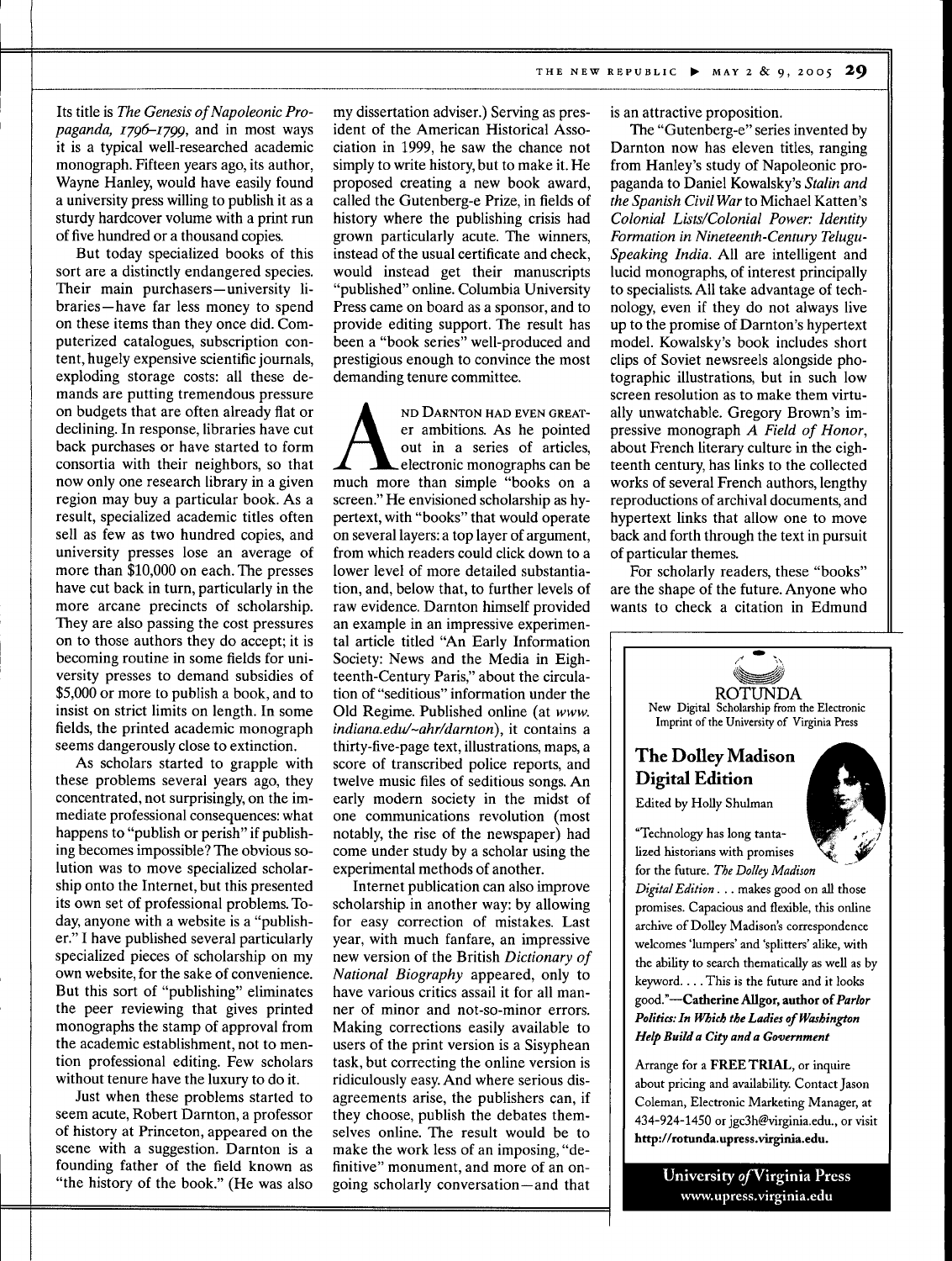Burke can still find his works in print in any good library; but anyone interested in the Spanish Civil War who wants to learn Kowalsky's revisionist opinion of Soviet involvement, and anyone interested in the birth of modern literary culture who wants to consult Brown on the subject, has no choice but to read them online. And it is inevitable that great numbers of older, out-of-copyright titles will soon join these new ones in a cyberspace-only existence. One can almost hear the calculators clicking in the library offices: why keep multiple copies of *Hard Times, The Social Contract, Paradise Lost,* or *War and Peace* on expensive shelf space when anyone can download a perfectly good copy in his or her bedroom? Libraries that balked, decades ago, at putting much of their collections on microfilm, given the cumbersome machinery needed to read it, are showing no such hesitation when it comes to putting books on line.

But again: what will this rush to cyberspace mean for the simple act of reading? This is where the problems with the Internet revolution are most obvious, and most harmful, as I discovered with Hanley's book, and even more with Brown's *A Field of Honor.* Printed in standard form, even without the bibliography, this book would run 350 to 400 pages. It is clearly written, but it deals with difficult concepts, and it invokes dense and demanding theorists such as Bourdieu and Habermas. Even skipping certain sections, it took me many hours to get through, and by the end, the experience of reading on the screen had become, through no fault of the author's, distinctly painful.

### III.

W HI. HI. S. READING ON THE SCREED SCREED SCREED IN PLACES AND SCREED TO PLACES A fundamentally unnatural act. Anyone HY IS READING ON THE screen so genuinely unpleasant? Start with a basic point: reading itself is who has ever taught a child to read will remember the difficulty involved in distinguishing, for instance, between lowercase b, d, and p. After all, if you move them around or flip them over, they are the same. We have to be taught to see them only as they appear, fiat and unnatural, upon the printed page. And we have to be taught also to take in not just a few of these odd marks, but the thousands that go into telling even the simplest children's story, to say nothing of the roughly one million that make up *A Field of Honor.* It takes years of practice before most of us do it easily, and even then, when it comes to difficult texts, it is the rare reader who perseveres, hour after hour, without a break.

Faced with these problems. Western culture long ago invented the optimal device for reading. Devised in the fourth century to replace cumbersome scrolls and parchments, it was called the book: a series of pages bound together between sturdy covers, light, portable, and easy to hold in the hand. Although some books, considered deserving of particular reverence, came to be produced in large "folio" formats that could be consulted comfortably only on a desk or bookstand, most could be read virtually anywhere, in any position.

Remarkably, the great "printing revolution" that began with Johannes Gutenberg changed these practices very little. Gutenberg and his colleagues purposefully designed their new printed books as virtually exact physical copies of the manuscript books of the late Middle Ages. Put a printed book of the late fifteenth century side by side with a manuscript book of the same period, and it is surprisingly difficult to tell the gothie typeface of the one from the scribal handwriting of the other. The "revolution" was a revolution in the means of production far more than in the nature of the product itself.

N THIS SENSE, OUR OWN COM-<br>munications revolution has been<br>strikingly different from the earlier<br>one. It has emphatically not been<br>"Gutenberg II." To state the obvious: N THIS SENSE, OUR OWN COMmunications revolution has been strikingly different from the earlier one. It has emphatically not been computer screens were not originally intended to replace books, and it is something of a technological accident that they are now coming to do so. Until the advent of the personal computer twentyfive years ago, computer screens were mostly used by professional computer programmers. They were modeled on earlier devices such as teletype terminals, with their typewriter keys and endless scrolls of yellow paper, which in turn had partially replaced punch cards and paper and magnetic tape. While screens were used to read programs, and data, and the early e-mail messages carried by Arpanet, very few people used them to read prose texts of any length.

This situation began to change with the rise of the PC in the 1980s, and the Internet a decade later; but still comput-

er screens did not evolve very far toward the physical form of the book. Screen resolution improved, and today even a basic laptop screen will hold several hundred words in a reasonable facsimile of a printed page. Yet most screens remain wider than they are long, unlike printed book pages. Most computers make it easier to scroll down, line by line, than to page through a text. And screens are by no means as portable or as comfortable to hold as books. Personal digital assistants (PDAs), while more comfortable, display very little text at a time.

There are good reasons why an evolution toward the form of the book has not taken place. The wide screen that looks so unnatural for book reading is perfect for spreadsheets and for video. Scrolling down, line by line, remains the logical way to view things like computer code. And computers are designed above all for the comfortable input of information, which is to say that the screen is locked to a keyboard (or, in the case of a PDA or a Tablet PC, the screen itself becomes a slate designed for writing on with a stylus). In short, reading has remained distinctly subordinate to the computer's other uses. Nothing could be more different from the printing revolution, which had the reproduction of an existing form the book—as its principal purpose.

Unfortunately, this subordination has grim consequences for reading. Start with the fact that what is already an unnatural task becomes more physically uncomfortable. One must stare at a screen in an upright chair, or hold a heavy, awkward, and rigid piece of equipment on one's lap for hours. People will accept these constraints where no alternative is available—when working on a spreadsheet or playing computer games—but this is not the case with books. The relatively low resolution of even today's screens, compared with that of the printed page, tends to induce eyestrain. So does the fact that the eye remains at a constant distance from the screen. The tendency to scroll down rather than flip pages only makes things worse. It may seem a small detail, but a page becomes all the harder to concentrate on when the physical position of the words is constantly changing.

HE VERY NATURE OF THE COM-<br>puter presents a different<br>problem. If physical discom-<br>fort discourages the reading of<br>texts sequentially, from start to finish, HE VERY NATURE OF THE COMputer presents a different problem. If physical discomfort discourages the reading of computers make it spectacularly easy to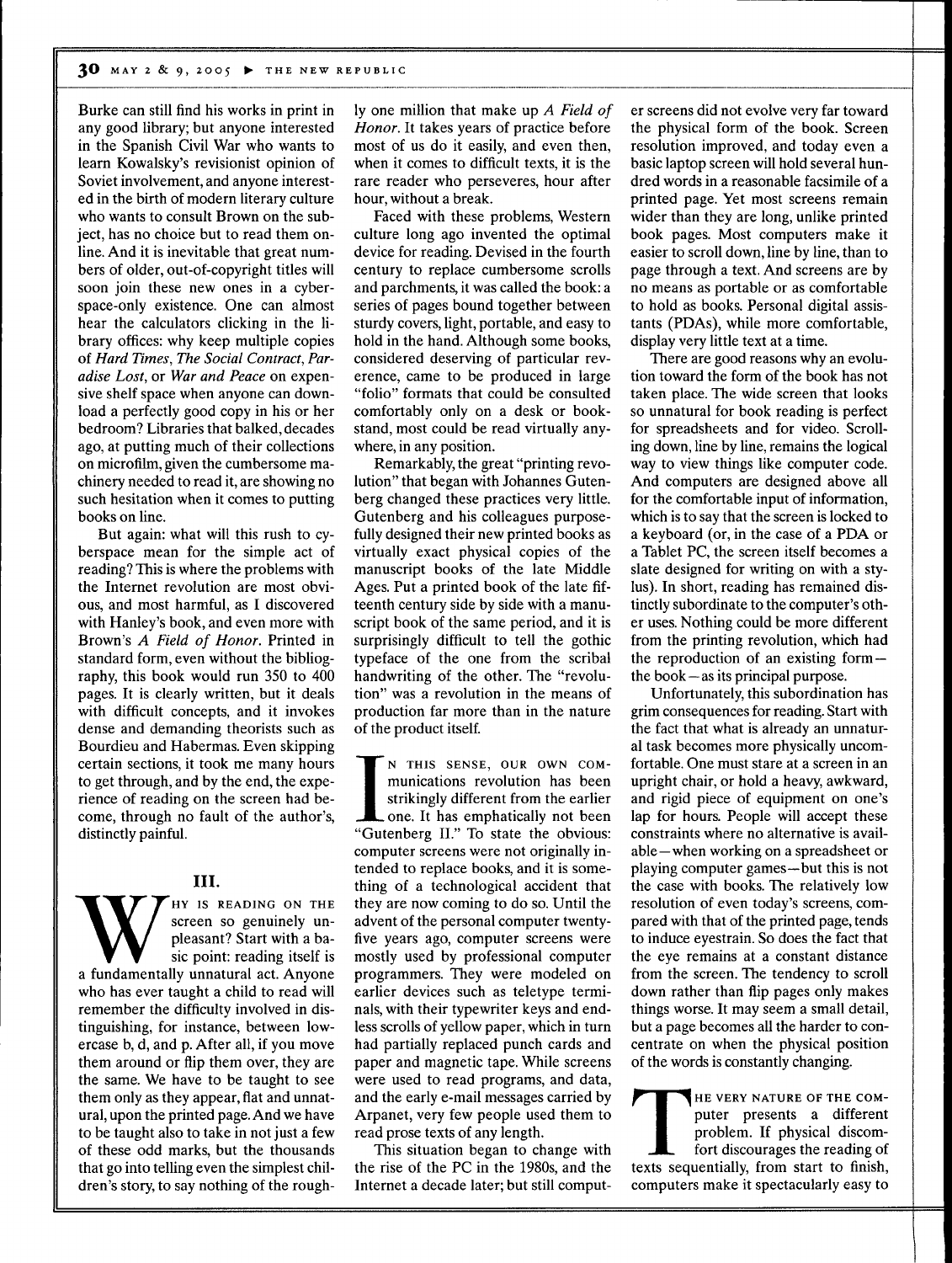move through texts in other ways—in particular, by searching for particular pieces of information. Reading in this strategic, targeted manner can feel empowering. Instead of surrendering to the organizing logic of the book you are reading, you can approach it with your own questions and glean precisely what you want from it. You are the master, not some dead author. And this is precisely where the greatest dangers lie, because when reading, you should not be the master. Information is not knowledge; searching is not reading; and surrendering to the organizing logic of a book is, after all, the way one learns.

If my own experience is any guide, "search-driven" reading can make for depressingly sloppy scholarship. Recently, I decided to examine the way in which the radical eighteenthcentury thinker d'Holbach discussed warfare. I could have read his book *Universal Morality* in the rare-book room of my university library, but I decided instead to download a copy (it took about two minutes). And then, faced with a text hundreds of pages long, instead of reading from start to finish, I searched for the words "war" and "peace." I found a great many juicy quotations, which I conveniently cut and pasted directly into my notes. But at the end, I had very little idea of why d'Holbach had written his book in the first place. If I had had to read the physical book, I could still have skimmed, cut, and pasted, but I would have been forced to confront the text as a whole at some basic level. The computer encouraged me to read in exactly the wrong way, leaving me with little but a series of disembodied passages.

Of course, there was an obvious alternative to reading on the screen: printing the thing out. With d'Holbach, I did print the first hundred or so pages, only to have my computer chirpily announce that it was time for another expensive ink cartridge. Printing out is an expensive proposition, as well as a troublesome and time-consuming one. In any case, printing a book out goes against the point of using the Internet in the first place. Printing takes away the hypertext, multimedia functions built into works such as Darnton's. And reading on the screen, frustrating as it is, has certain advantages. On my own computer I keep several foreign-language dictionaries and a good thesaurus; the Oxford

## **Nighttime Begins with a Line by Pablo Neruda**

So my body went on growing, by night, went on pleading & singing to the earth I was bom to be woven back into: Love, let me see if I can't sink my roots deeper into you, your minerals & water, your leaf-rot & gold, your telling & untelling of the oldest tales inscribed on wind-carved rocks, silt & grass, your song & prayers, your oaths & myths, your nights & days in one unending lament, your luminous swarm of wet kisses & stings, your spleen & mind, your outrageous forgetting & remembrance, your ghosts & rebirths, your thunder stones & mushrooms, & your kind loss of memory.

#### **YUSEF KOMUNYAKAA**

English Dictionary and the Encyclopaedia Britannica are just a few clicks away. I can have several books open at the same time to compare texts. I have immediate access not just to Internet resources but, on my hard drive, to just about every note I have taken and every piece of writing I have done in the last twenty years. Finally, there is a certain intellectual justification for instant gratification: ideas occur with particular readiness when you can pursue a train of thought quickly from one book to another. Readers of physical books have long known this form of research—it is called browsing in the stacks.

#### IV.

IT S THERE A WAY TO HAVE THESE<br>advantages without doing lasting<br>harm to the experience of reading<br>itself? Perhaps, at least in part. What<br>is needed is a technological solution, in s THERE A WAY TO HAVE THESE advantages without doing lasting harm to the experience of reading itself? Perhaps, at least in part. What the spirit of the original Gutenberg revolution, the revolution of the fifteenth century. That is to say, what is needed is a computer that looks and feels exactly like a book. And it is coming. Recent advances in "electronic ink" and new reading devices so far sold only in Japan come tantalizingly close to this ideal, but there are still major obstacles on the road—not all of them technological.

To date, the various attempts to produce specialized electronic reading devices have mostly been failures. In 1999,

at the height of the tech boom, gadgets called the SoftBook and the Rocket eBook created a brief stir when they came on the market. Designed explicitly for reading, they were light, easy to hold, and had vertical, page-like screens, although with poor resolution by today's standards. But both devices flopped. So did a cheaper, smaller, PDA-like version called the eBookman, sold by Franklin.

The electronics industry has had marginally greater success getting people to use their PDAs, laptops, cell phones, and Tablet PCs for reading. A number of programs such as Palm Reader, Microsoft Reader, and Acrobat eBook make these computers as "book-like" as possible, including special screen fonts that in theory reduce eyestrain. But e-books have not yet come close to challenging the hegemony of printed books. Their sales, while

growing, amount to a tiny percentage of industry totals (just under \$10 million in the first three quarters of 2004). Barnes and Noble, which made a significant effort to sell e-books on its website, quietly discontinued the practice last year.

Perhaps the surest sign of the insignificance of e-books is that for years electronic versions of best-sellers have been available on file-sharing services such as Kazaa without causing much scandal or even notice. *The New York Times* estimated recently that as many as 25,000 titles can be downloaded, including all the Harry Potter novels and *The Da Vinci Code—hut* sales of the print versions have not been hurt enough to make the publishing industry worry. Most book editors I know are not even aware of the files' existence.

HE PHYSICAL E-BOOK READERS<br>have failed for three reasons.<br>First, and most important, the<br>various devices are simply not<br>book-like enough. While the specialized HE PHYSICAL E-BOOK READERS have failed for three reasons. First, and most important, the various devices are simply not reading machines, PDAs, and cell phones are lighter and more comfortable to hold than computers, their screens are terribly small and coarse. A Pocket PC screen using Microsoft Reader can display barely a hundred words at a time, which makes even a relatively short book more than a thousand screens long. The Tablet PC does better on this score, but it is heavy, rigid, and awkward, and thus has been marketed almost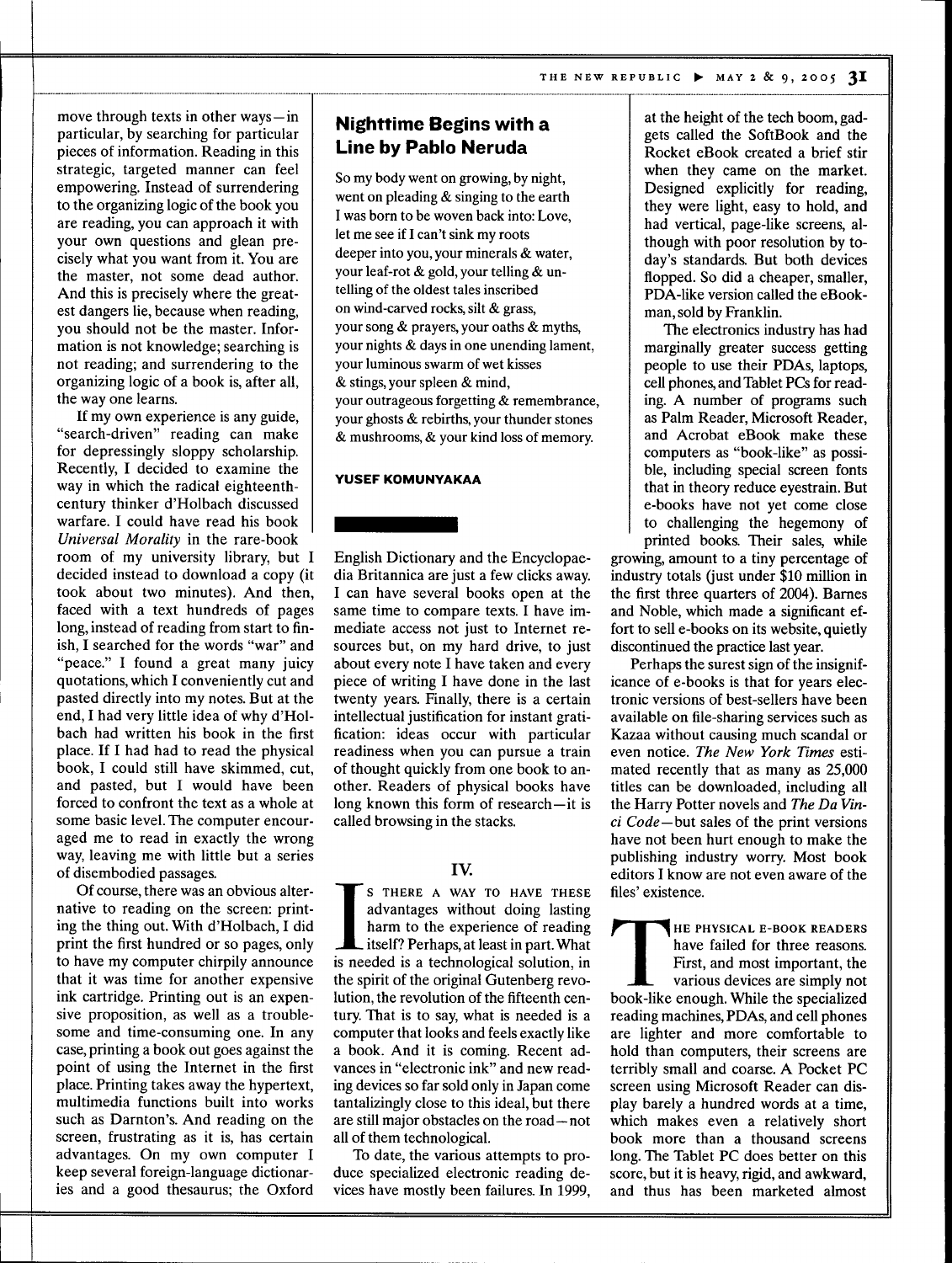exclusively as a note-taking device. Nor does any of these gadgets really solve the eyestrain problem—even with Reader, which Microsoft released to considerable fanfare a few years ago and has since allowed to wither. Secondly, the specialized reading devices, while slightly more comfortable, were too expensive. Who was going to spend \$800 on RCA's color version of the Rocket eBook when a few hundred dollars more would purchase a full-featured laptop with a better screen?

Most importantly, the companies, clearly fearing that the devices themselves would not generate sufficient income, focused instead on selling "proprietary content"—that is, encoded versions of books under copyright. Several of them, such as the SoftBook, initially did not even provide a way for readers to load their own readings onto the devices. As might have been predicted, the companies thereby drove themselves into a classic vicious circle: publishers refused to make more than a handful of titles available without evidence of readers' interest, and readers, faced with a tiny selection of titles, shunned the devices entirely.

This story points to one of the most powerful factors inhibiting the development of book-like computers and reading devices: the publishing industry itself. For the moment the sharing of pirated book files over the Internet has attracted little attention. But imagine the development of a computer that really was as easy and as comfortable to read as a book. Would book-sharing become as great a threat to publishing as musicsharing has been to the record labels? True, there is no real textual equivalent to the "ripping" of a music CD. Most readers have little incentive to turn libraries of books they have already read into shareable files, and doing so is far more difficult than ripping a CD. It involves either breaking open a coded file or tediously scanning a book, page by page.

Still, only one person has to take the trouble, and within hours millions of copies can be circulating on the Internet.

paciente e a contra come e a contra contra con

**Box Office Smash Check out Stanley Kauffmann's This Week's Films Werth Seeing. Only at www.tnr.com/indexarts**

, ...........................

Ō Ū ñ  $\eta$ 

Remember that text files are very, very small compared with music or video. A best-seller can be downloaded over a high-speed connection in a matter of seconds. This scenario must cause publishers some sleepless nights.

And the moment may be coming closer. In Japan, Sony and Panasonic recently released new-generation reading devices that put clunky predecessors like the SoftBook to shame. Sony's entry, called the LIBRIé, is particularly impressive, for it employs a technology called "electronic ink," in which the screen is composed of tiny "microcapsules" that can turn black or white through the manipulation of an electronic field. While previous screen technologies required an internal source of illumination, electronic ink does not, making it easily readable even in full sunlight and cutting back significantly on bulk and power consumption. It also has greater resolution than previously achieved. The LIBRIe weighs only a little more than a pound, can run for weeks on ordinary AAA batteries, and displays half a million pixels on its six-inch screen—six times more than most PDAs. To put things simply, it weighs the same as a book and looks very much like paper (although it takes a frustratingly long time to "turn" pages). For the moment, it is available only in black and white, but full-color versions are said to be only a few years down the road. And even the first-generation model costs less than \$400.

But will the LIBRI6 succeed? At first, Sony and Panasonic both repeated the disastrous strategy of allowing only proprietary content, downloaded from special websites for a fee, onto the devices, and Japanese publishers refused to make more than a relative handful of titles available. Will people pay hundreds of dollars for a reading device when they cannot use it to read work documents or free books downloaded from websites of their own choice? Will publishers make enough books available to persuade readers to purchase such a limited device? I have my doubts. More recently, both companies have made it possible to use the devices to read other documents, but only after a complicated conversion process that will repel most users. Sony has yet to announce a release date for the LIBRIe in the United States. I suspect that such devices will only truly succeed when they have the full capacities of computers—so that readers can download Web pages and electronic books

onto them as easily as I now download my research materials onto my laptop.

#### **V.**

WEN THIS HAPPENS, IT IS<br>entirely possible that a<br>second Gutenberg revolu-<br>tion will finally take place,<br>bringing about the long-discussed paper-HEN THIS HAPPENS, IT IS entirely possible that a second Gutenberg revolution will finally take place, less office, together with the bookless library. If I had an inexpensive, fullfunction computer that was roughly the size and the weight of a hardcover novel, with a high-resolution, paper-like color screen, a detachable keyboard, and wireless Internet access, I would be quite happy to stop squeezing new bookshelves into my basement and office.

But this scenario is not inevitable. The publishing industry can do a great deal to frustrate it by refusing to make copyrighted material easily available in electronic form for fear of piracy. Traditional book-lovers can also do a certain amount to frustrate it, by stigmatizing electronic publishing as the sign of a second dark ages. And if demand for advanced reading devices remains low as a result, then the electronics industry will not invest significant resources in electronic ink, and the LIBRIé will go the way of the SoftBook.

The traditionalists may applaud this outcome, but they would be wrong to do so. Frustrating the development of real "book-like" reading devices will undoubtedly slow the transformation of libraries into virtual information centers. It will slow the pace at which books are scanned and then relegated to sub-basement storage facilities. It will stave off the death of the academic monograph. But it will not stop any of these things, not least because the financial pressures bringing them about are too strong. It will just make the electronic books we have—and we will have more and more of them—unnecessarily awkward and difficult to read. It will encourage searching rather than true reading, and turn eyestrain into a new form of occupational hazard for scholars everywhere.

It would be far better for publishers to learn from the semi-disastrous experience of the music industry. Threatened by Napster and its clones, the record labels initially tried to shut down the new technology by heavy-handed legal tactics, but eventually made songs available online themselves for a reasonable price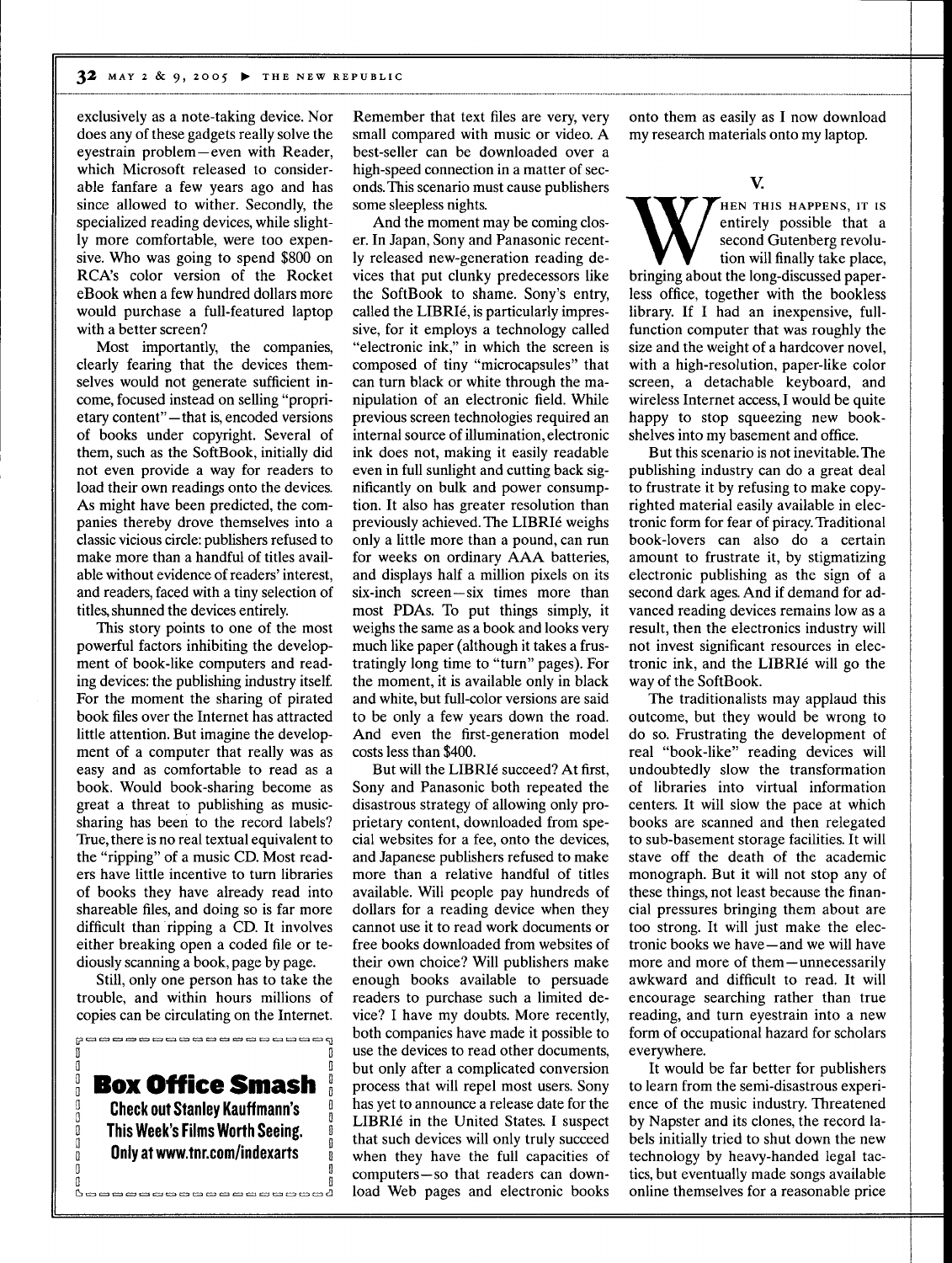and with reasonable restrictions. And when they did, consumers flocked to services such as Apple's iTunes. The publishing industry would do well actively to plan for the day when it will sell a majority of its products not on paper but over the Internet, to consumers who will read them on new, attractive, paperlike screens.

UT WHAT WILL HAPPEN TO THE experience of reading, particularly in scholarship? Will tradi-<br>tional reading—the slow, seri-<br>ous reading of entire texts—sink from UT WHAT WILL HAPPEN TO THE experience of reading, particularly in scholarship? Will traditional reading—the slow, serisight in an ocean of hypertext searching? We can at least hope not. Reading itself will surely change, for the simple reason that new electronic devices, even if they look and feel exactly like books, will still be different from them—far more different than Gutenberg's books were from their printed predecessors. For one thing, they will most likely be full-function computers, with word-processing and Internet capability. But we can hope that as the physical discomforts and frustrations of reading on a screen diminish, more traditional sorts of reading will find their way into cyberspace—that readers, holding a truly "readable" computer in their hands, will not abandon themselves to searching and clicking, but will instead find it comfortable to sit, and read slowly, and stop to ponder what they have read.

And even the newer forms of reading are not to be entirely deplored. For a start, they will encourage new works of scholarship to take full advantage of the possibihties of hypertext and multimedia in a way that the pioneering Gutenberg-e books, for the most part, have not. Even more important, they will raise the simultaneously glorious and terrifying possibility of having an entire world library at one's fingertips. In any case, we need not assume that one form of reading will entirely replace others. Different forms have always co-existed with one another. Before Gutenberg, when books were rare and expensive, the dominant form was probably the slow, intensive, repetitive study of sacred and quasi-sacred texts. It may have remained so even during the first centuries of printing, but gradually it was challenged by more "extensive" sorts of reading, involving the relatively quick, onetime perusal of books for entertainment and the speedy acquisition of information. But the first sort never disappeared, and of course it still exists in many settings. Now, with

the Internet, have come yet newer styles. But they, too, can co-exist with older varieties, especially within the academy.

Perhaps this is too sanguine a view. But scholars are, after all, professional readers. The books that they read are likely, as time goes on, to have a physical existence only as evanescent electrical patterns on delicate pieces of machinery, and this technology will affect the way they read. As long as the things they read are as physically easy to read as paper books, scholars need not be overwhelmed by their new world of choices, any more than the scholars of the Renaissance were overwhelmed when faced with the sudden explosion of books brought by the printing press itself (although they certainly had to invent new strategies to deal with it). Those scholars adapted and flourished; and so can we. The bookless future need not be a barbarian age. The character of our culture will finally be determined in the old way, not by the form of words and ideas, but by their content.  $\blacksquare$ 

# *Daniel J. Kevles* **The Gene Wars**

THE MAN WHO INVENTED THE CHROMOSOME: A LIFE OF CYRIL DARLINGTON By Oren Solomon Harman *(Harvard University Press, 32c,pp., \$49.95)*

N THE HALF-CENTURY AFTER THE<br>identification of the structure of<br>DNA in 1953, a generation of<br>biologists forged the revolution<br>of molecular genetics. They deci-<br>phered the genetic code, invented bio-N THE HALF-CENTURY AFTER THE identification of the structure of DNA in 1953, a generation of biologists forged the revolution of molecular genetics. They decitechnology, and found themselves entangled in the high-stakes and sometimes tempestuous politics of genetics and society. A few won Nobel Prizes, a number gained fame and wealth, and all achieved iconic status for their involvement with DNA, the revolution's emblematic molecule. But if they achieved much, it was because, like Newton, they stood on the shoulders of giants, the leading biologists who in the decades after the rediscovery of Mendel's laws in 1900 established the field of classical (as distinct from molecular) genetics. These researchers worked out the mechanisms of Mendelian heredity, reconciled them with Darwin's theory of evolution, and applied them successfully to agriculture and not so successfully to human beings. And they, too, became embroiled in politics, campaigning

*Daniel J. Kevles teaches history at Yale. His books include* IN THE NAME OF EUGENICS: GENETICS AND THE USES OF HUMAN HEREDITY *(Harvard University Press).*

for eugenics, where biology confronted human rights, and battling over Lysenkoism, where the stakes were the freedom of science in the new Soviet state.

This first generation was multinational, but its British leaders, along with their counterparts in the United States, contributed with signature force to its scientific achievements and its political controversies. Cyril Darlington, bom in 1903, grew up with Mendelism. He was a peer in what Oren Solomon Harman rightly calls the "great founding school" of British genetics, which also included William Bateson, J. B. S. Haldane, Juhan Huxley, and Ronald Fisher. Darlington's obituaries referred to him as the "Copernicus" or the "Newton" of his branch of the field, which mainly comprised genetics at the cellular level, particularly the behavior of chromosomes and their relationship to evolution. Politically engaged like his peers, he was among the first biologists to denounce Lysenko and to indict the Soviet Union for persecuting Lysenko's enemies. Yet for all his prominence, Darlington has been forgotten. It is not simply that he has been obscured by the dazzle of DNA. It is also that later in life he embraced a degree of hereditary determinism and a contempt for the welfare state that made him appear to be, as Harman puts it, "a dinosaur, a crank."

Harman's brilliant book—the first and, almost surely, the definitive biography—wrests the earlier Darlington from the later crank, recovering him as a human being and restoring him to scientific eminence. Drawing on Darlington's